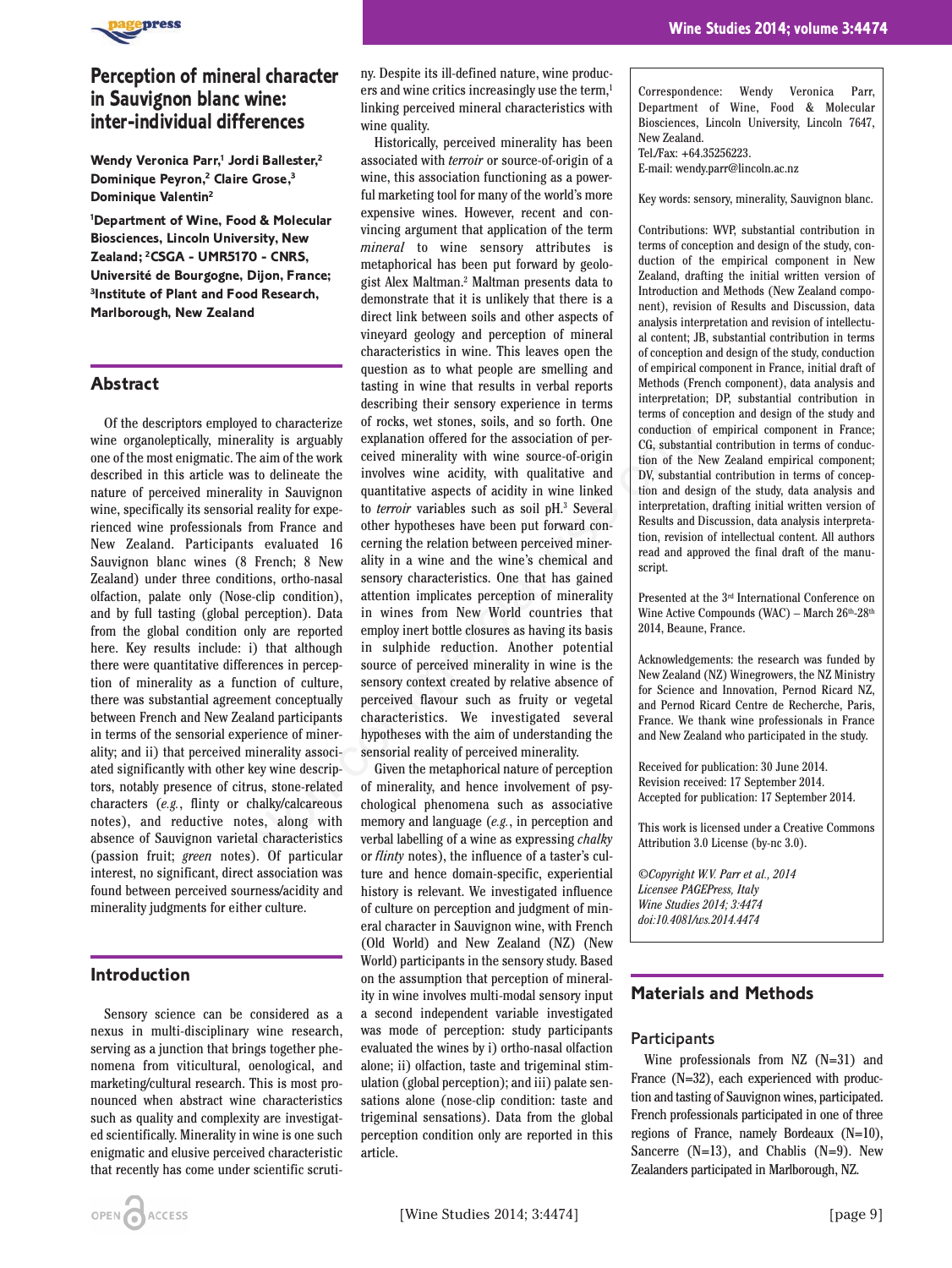

#### Wines

Sixteen 100% Sauvignon blanc wines from the 2010 vintage were employed in the study, 8 wines from NZ (2 from each of four sub-regions of Marlborough: Southern Valleys; Lower Wairau; Rapaura; Awatere Valley), and 8 wines from the major Sauvignon regions of France (2 from each of Bordeaux; Loire; Sancerre; Saint Bris). Wines were selected as reflecting well their source of origin and vintage according to their producers. The wines ranged in alcohol % v/v between 12.5 and 14. French wines were sealed with cork closures and NZ wines were sealed with screw-cap closures.

#### Procedure

In each location, the sensory studies were conducted over two sessions per participant. Wine samples were served blind in standardized, opaque tasting glasses, and in a unique order for each participant according to a Williams Latin Square arrangement. Participants rated 20 scales per wine in each of three conditions (ortho-nasal olfaction only, palate only, and the global tasting condition). The twenty scales included five Sauvignon flavor characteristics (herbaceous; boxwood; citrus; green; passion-fruit), three tastes (sweetness; bitterness; sourness), five characteristics considered as potential descriptions of perceived minerality and/or reductive characteristics (flinty/stony/smoky; chalky; iodine/oyster shell; pencil/graphite; matchstick/burnt rubber/sulphide), and six other wine characteristics (astringency; freshness; concentration; complexity; familiarity; liking).

#### Data analysis

Data collected in the global evaluation condition only were analyzed for this article. To evaluate inter-individual differences in minerality ratings we started by standardizing individual minerality scores (M=0, Std=1) to compensate for biases in the use of the scales. Then we pooled together the data from NZ and French wine-professional participants and submitted the resulting wine-by-participant matrix to a hierarchical cluster analysis (HCA) with the Ward criteria. To understand the differences between participant clusters yielded by the HCA we computed two-way, mixed design ANOVAs on all 20 scales, with Cluster as a between-subject variable and Wine as a within-subject variable. To understand the criteria used by participants from each cluster, we then performed a multiple regression analysis with mineral as dependant variable and all other descriptors as predictors. Finally, to test the four hypotheses stated in the introduction, we carried out four multiple regressions for each participant cluster, each time using only the descriptors assumed *a priori* to be related to each hypothesis (Table 1).

## **Results and Discussion**

## Importance of culture as a driver of inter-individual differences

The HCA performed on the standardized minerality scores (Figure 1) yielded three main clusters. The first cluster (from top to bottom) includes an equal number of French and NZ judges (11 of each). The other two clusters appear somewhat more culture driven. The second cluster includes more French (N=12) than NZ participants (N=6) whereas the reverse is observed for the third cluster (N=14 NZ; N=7 French). Whereas, the two-way ANOVAS showed a significant effect (P=0.05) of wines for all 20 scales, a

significant effect of cluster was observed for six descriptors only (mineral; flinty/smoky; chalky/calcareous; complexity; familiarity; and liking). For these six scales, participants in Cluster 3 (more NZ participants) gave on average higher scores than participants in Cluster 1. Participants from Cluster 2 gave intermediary scores for the six scales. This result provides evidence that the main differences between the three clusters correspond to reported intensity of stone-based characters, as well as to judgments of more global or holistic characteristics linked to familiarity and hedonics (liking). No significant interactions were observed between wines and clusters for Sauvignon varietal characteristics except for passion fruit, indicating some differences in the quantitative evaluation of this attribute amongst



**Figure 1. The three main clusters yielded by the hierarchical cluster analysis performed on the standardized minerality scores.** 

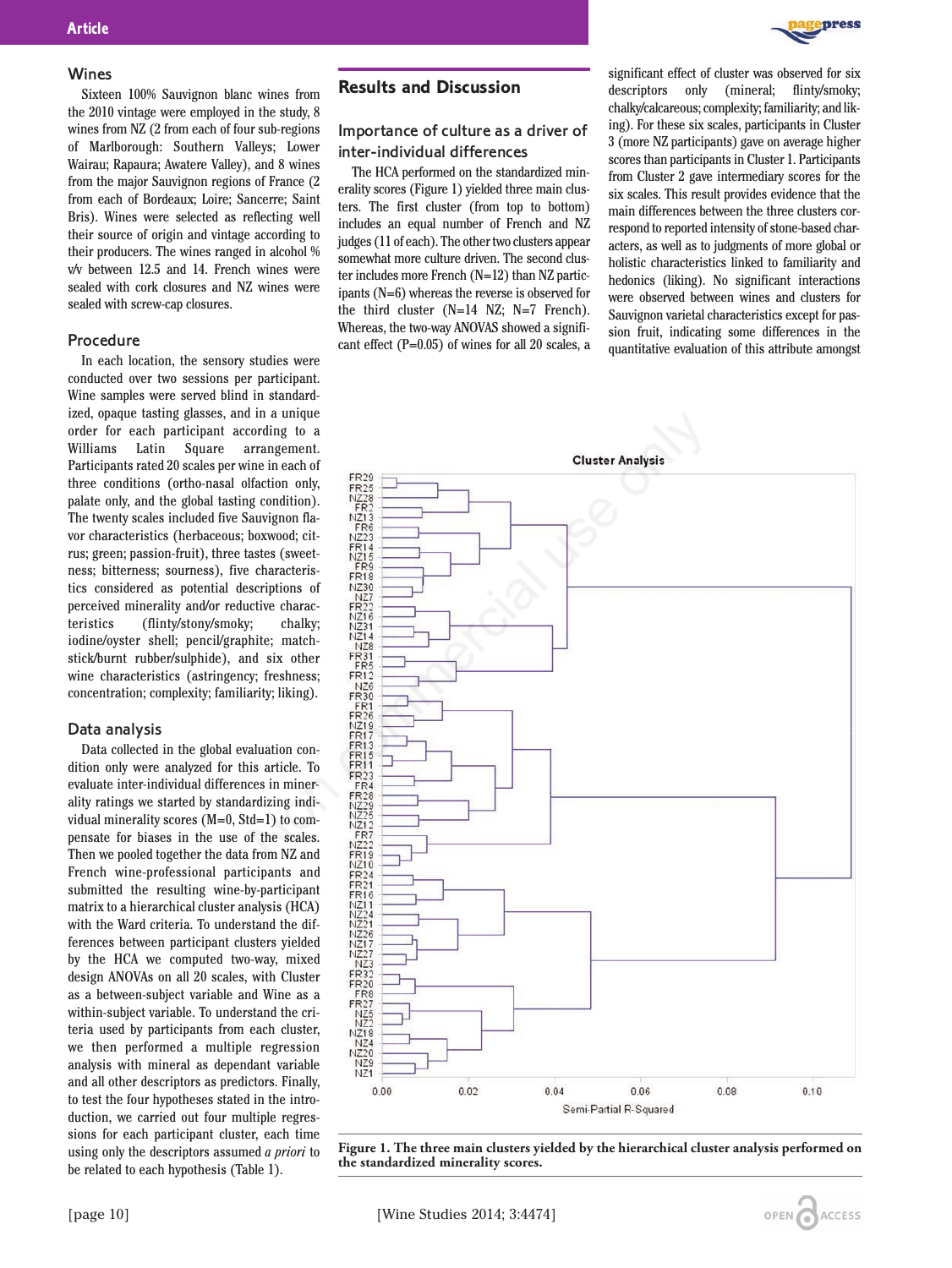

the three clusters.

With respect to minerality ratings to individual wines (Figure 2), participants from Cluster 1 appear more sensitive to wine origin than do participants from the two other clusters, with French

wines in general being rated as less mineral than NZ wines. Interestingly, this cluster contained an equal number of French and NZ participants. On the other hand, judgments by participants in the two clusters that were dominated by either French or NZ participants were less wine-origin dependent. Multiple regression analyses carried out separately for each cluster suggest different interpretations of the term minerality as a function of cluster (Table 2). For participants

#### **Table 1. Predictors used in the multiple regression analyses testing each of the four minerality hypotheses presented in the introduction.**

| <b>Hypothesis</b>                                                                             | <b>Predictors</b>                                                                                         |  |  |  |
|-----------------------------------------------------------------------------------------------|-----------------------------------------------------------------------------------------------------------|--|--|--|
| H1: perceived minerality has its basis in perception<br>of stone/soil-associated descriptors  | Chalky/calcareous, iodine/oyster shell, pencil/lead/graphite,<br>flinty/stony/smoky/gun flint             |  |  |  |
| H2: perceived minerality has its basis in perception<br>of reductive characteristics          | Matchstick/struck match/burnt rubber/sulphide,<br>lead/graphite, flinty/stony/smoky/gun flint, bitterness |  |  |  |
| H3: perceived minerality has its basis<br>in perception of characteristics related to acidity | Acidity/sourness, freshness/zingy, astringency, citrus                                                    |  |  |  |
| H4: perceived minerality has its basis in perceived absence of Sauvignon                      | Passion fruit, herbaceous, boxwood,                                                                       |  |  |  |
| varietal flavors (i.e., fruity or vegetal characteristics)                                    | sweetness, concentration/palate weight                                                                    |  |  |  |

#### **Table 2. Multiple regression analyses of minerality for the three clusters of participants. The 20 scales are used as predictors.**

| Table 2. Multiple regression analyses of minerality for the three clusters of participants. The 20 scales are used as predictors. |                  |          |                  |         |                  |        |  |  |
|-----------------------------------------------------------------------------------------------------------------------------------|------------------|----------|------------------|---------|------------------|--------|--|--|
| <b>Variable</b>                                                                                                                   | <b>Cluster 1</b> |          | <b>Cluster 2</b> |         | <b>Cluster 3</b> |        |  |  |
|                                                                                                                                   | t value          | Pr>Itl   | t value          | Pr>Itl  | t value          | Pr>Itl |  |  |
| Intercept                                                                                                                         | 0.96             | 0.3389   | 0.42             | 0.6774  | 1.10             | 0.2736 |  |  |
| Herbaceous                                                                                                                        | 1.83             | 0.0679   | 0.82             | 0.4121  | 1.95             | 0.0526 |  |  |
| Boxwood                                                                                                                           | $-0.41$          | 0.6827   | 1.57             | 0.1172  | $-0.05$          | 0.9607 |  |  |
| Citrus                                                                                                                            | 2.61             | 0.0095   | 2.62             | 0.0094  | 3.91             | 0.0001 |  |  |
| Green                                                                                                                             | $-0.69$          | 0.4935   | $-1.86$          | 0.0635  | $-2.39$          | 0.0173 |  |  |
| Passion fruit                                                                                                                     | 1.15             | 0.2528   | $-1.21$          | 0.2271  | $-3.06$          | 0.0024 |  |  |
| Sweet                                                                                                                             | $-3.50$          | 0.0005   | $-2.88$          | 0.0043  | $-0.99$          | 0.3212 |  |  |
| Bitter                                                                                                                            | 0.16             | 0.8762   | 4.80             | < .0001 | $-0.59$          | 0.5533 |  |  |
| Souracid                                                                                                                          | $-0.27$          | 0.7866   | $-1.51$          | 0.1321  | $-0.60$          | 0.5502 |  |  |
| Astringent                                                                                                                        | $-0.29$          | 0.7707   | $-1.23$          | 0.2206  | $-0.76$          | 0.4489 |  |  |
| Fresh-zingy                                                                                                                       | 1.32             | 0.1882   | 1.65             | 0.0993  | 1.04             | 0.2987 |  |  |
| <b>Flinty</b>                                                                                                                     | 6.71             | < 0.0001 | 1.18             | 0.2382  | 3.32             | 0.001  |  |  |
| Chalky                                                                                                                            | 3.32             | 0.001    | 1.74             | 0.0837  | 3.38             | 0.0008 |  |  |
| Iodine-oyster                                                                                                                     | $-1.09$          | 0.2786   | 1.57             | 0.1167  | 0.28             | 0.7813 |  |  |
| Lead-graphite                                                                                                                     | 1.68             | 0.0944   | 1.12             | 0.2631  | 0.09             | 0.9258 |  |  |
| Sulphide                                                                                                                          | 0.02             | 0.9816   | 0.03             | 0.9774  | 1.03             | 0.3052 |  |  |
| Concentrate-palate weight                                                                                                         | 0.76             | 0.4478   | 0.64             | 0.5229  | $-0.17$          | 0.8619 |  |  |
| Complex                                                                                                                           | 0.07             | 0.9469   | 0.22             | 0.8234  | 2.59             | 0.0102 |  |  |
| Familiar                                                                                                                          | 0.77             | 0.4414   | 0.78             | 0.4336  | 2.49             | 0.0133 |  |  |
| Liking                                                                                                                            | 1.06             | 0.2885   | 1.96             | 0.0511  | 0.06             | 0.9524 |  |  |

Italics indicates predictors significant at P=5% level.





**Figure 2. Average minerality ratings as a function of wine (X axis) for the three participant clusters.**

**Figure 3. R2 coefficient obtained from the multiple regression analyses of minerality as a function of participant cluster and tested hypothesis. Y axis=% variance explained by each regression**  $model(R<sup>2</sup>)$ .